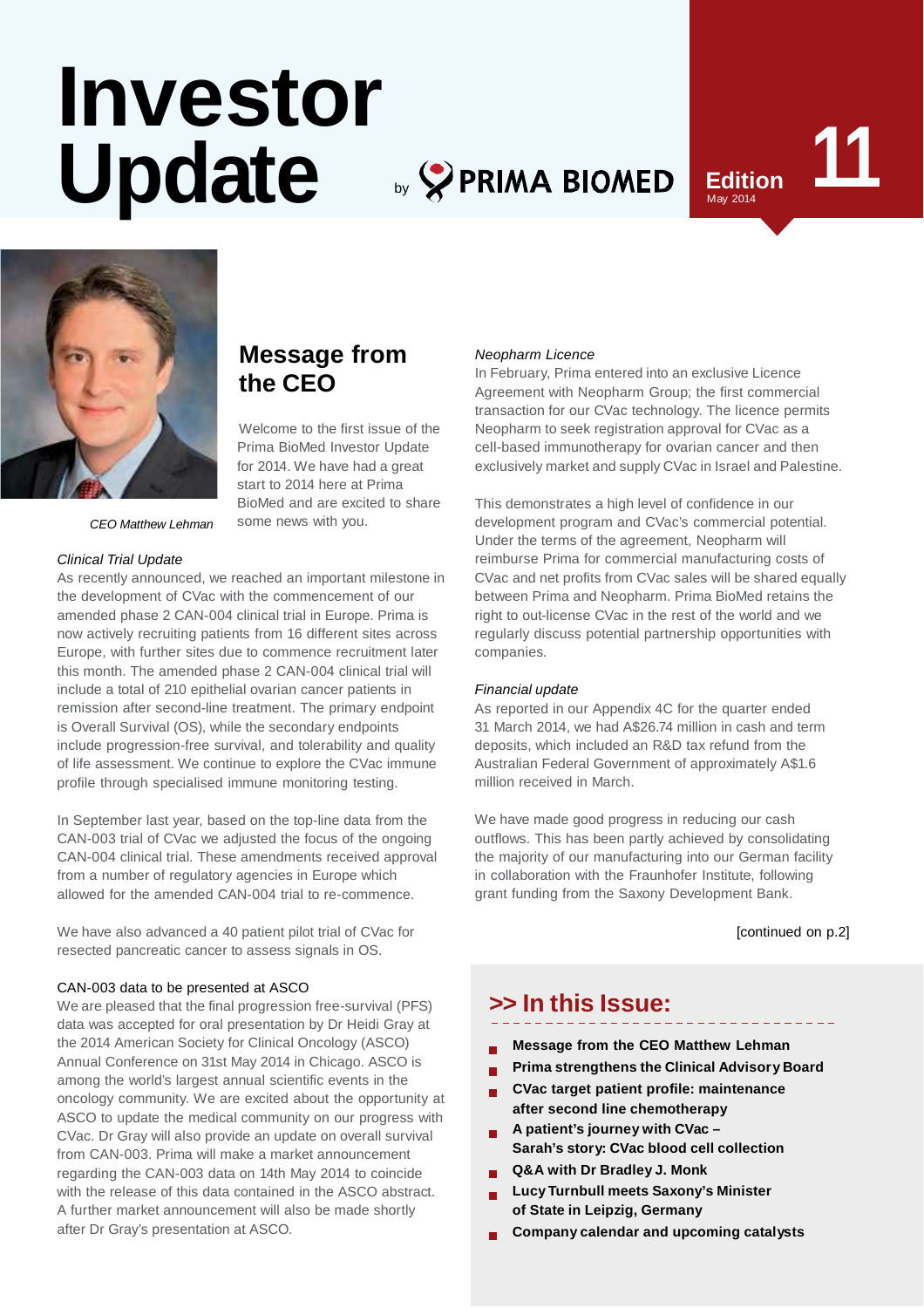

## [continued from p.1] **Message from the CEO**

### *New Board Appointments*

In February, Pete Meyers joined the company as a Non-Executive Director. Pete brings to the Prima BioMed Board significant experience in U.S. capital markets and in advising healthcare companies. He is currently the Chief Financial Officer of TetraLogic Pharmaceuticals Corporation, and prior to that was Co-Head of Global Healthcare Investment Banking at Deutsche Bank in New York, having also held various senior investment banking positions at Dillon, Read & Co. and Credit Suisse First Boston. Also in February, we farewelled our retiring Non-Executive Director, Dr Richard Hammel and thanked him for his over eight years of service on Prima's Board.

#### *American Depository Receipt (ADR) Activity*

Over the past year there has been a significant increase in the issuance of American Depository Receipts ("ADRs") in Prima's NASDAQ listed ADR program. As of March 2014, 3.7 million

ADRs have been issued and are outstanding, compared to only 109,711 ADRs outstanding in March 2013.

#### *Outlook*

Our focus remains firmly on continuing to develop the CVac program, with our highest priority being the phase 2 CAN-004 trial. With our dedicated team of highly experienced clinicians in the emerging field of cancer immunotherapy, we now have a clear, data-driven clinical development plan for CVac in second-remission ovarian cancer. We are excited about the opportunity to deliver patients a product that has less toxicity than conventional cancer treatments and can extend their overall survival.

As always, I would like to thank you for your ongoing support of Prima BioMed and our development of CVac. We remain in a fundamentally strong position and I look forward to reporting on further progress in the months ahead.

Matthew Lehman | Chief Executive Officer

## **Prima strengthens the Clinical Advisory Board**

In March 2014, Prima BioMed appointed three new members to its Clinical Advisory Board (CAB). This follows the appointment of Dr Bradley J. Monk as Chair of the CAB in February this year. Each new board member is a highly accomplished physician and preeminent leader in the field of gynaecological cancer. These three newly joined members will be working together with existing member of CAB: Dr. Berek, Dr. Goh and Dr. Kuhn. Their summary biographies are included below.

The principal role of the CAB is to advise on the design and implementation of Prima BioMed's clinical trials. The three new European appointments bring substantial relevant European experience to the CAB and coincide with the imminent start of the Company's amended phase 2 CAN-004 clinical trial in Europe.

The Company engages with the CAB through frequent board meetings as well as ad hoc liaison with its Chief Technology Officer, Sharron Gargosky.



## Prof. Pujade-Lauranine, MD, PhD

Prof. Pujade-Lauranine established the French GINECO Group, which is devoted to clinical research in gynecologic cancer. He is the head of the Women Cancers and Clinical research Department at Hôpitaux Universitaires Paris Center, site Hôtel-Dieu, AP-HP in Paris, France and Professor of Medical Oncology at University Paris Descartes.



#### Prof. Christian Marth, MD, PhD

With 25 years of activity in clinical gynecologic oncology and translational research, Prof. Christian Marth is Head of the Department of Obstetrics and Gynecology at Innsbruck Medical University. He is also the president and founder of the Austrian Association for Gynecologic Oncology, and president elect of the European Network of Gynecological Trials Group (ENGOT).



#### Prof. Ignace Vergote, MD, PhD

Prof. Ignace Vergote is Head of the Department of Obstetrics and Gynecology and Gynecologic Oncology at the Catholic University of Leuven, Belgium. He was Chairman of the European Organization for Research and Treatment of Cancer (EORTC) Gynecologic Cancer Group from 1997 to 2003, and is now the chairman of its Protocol committee.



## Dr Bradley J. Monk, MD, FACS, FACOG

Dr Monk is Professor in the Department of Obstetrics and Gynecology at the University of Arizona College of Medicine, Professor at the Creighton University School of Medicine, and Director of the Division of Gynecologic Oncology at St. Joseph's Hospital and Medical Centre in Phoenix.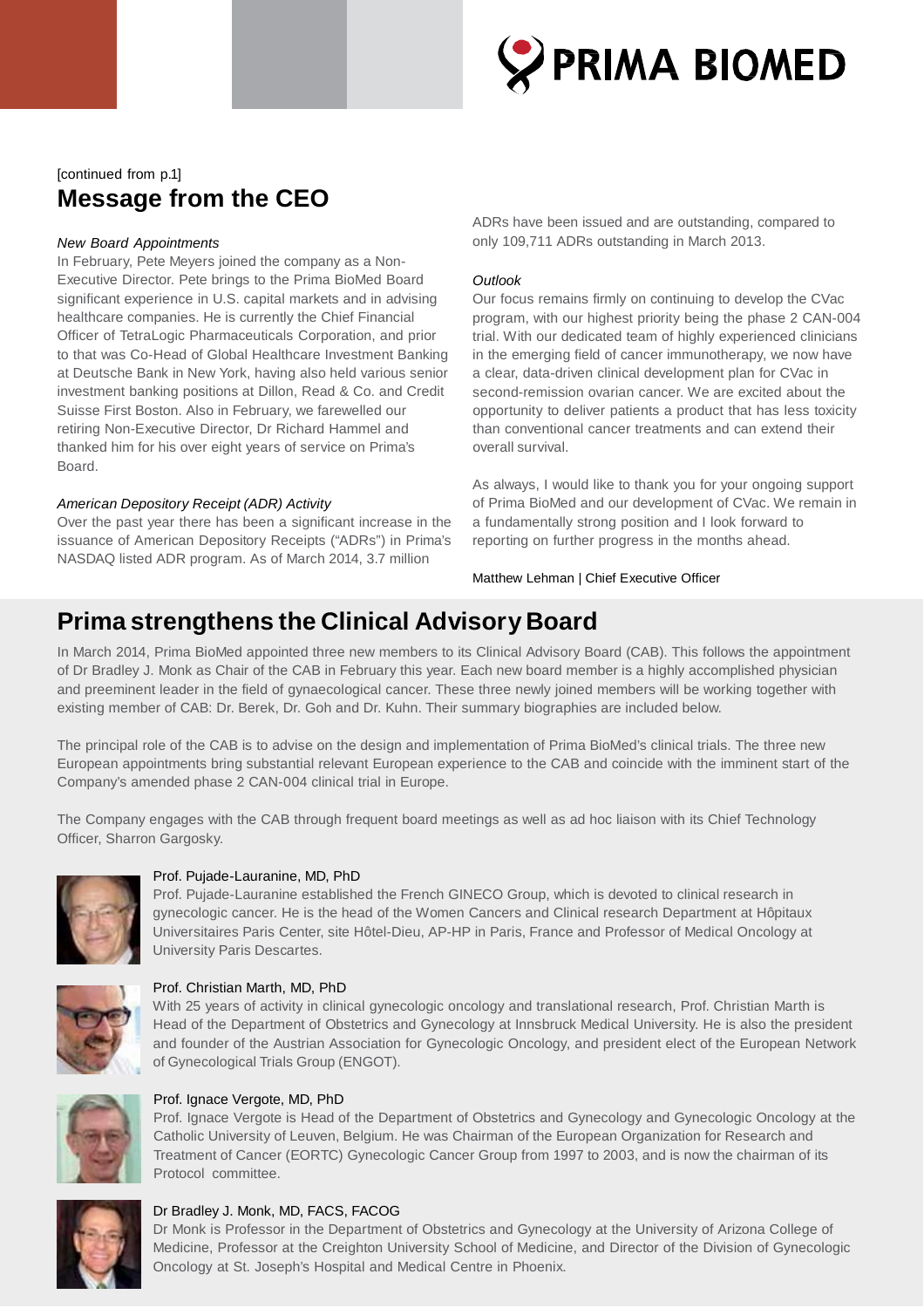

## **CVac target patient profile: maintenance after second line chemotherapy**

Prima's CAN-003 protocol succeeded in helping to identify a potentially focussed, optimal Target Patient Profile (TPP): maintenance (or consolidation) treatment of platinumsensitive epithelial ovarian cancer in remission after recurrence. The clinical development objective of CVac is to extend the overall survival (OS) and progression-free survival (PFS) of patients in this indication.

Twenty patients who attained complete remission after their second recurrence who participated in the CAN-003 trial, showed significant improvement in progression-free survival when treated with CVac. The next step in clinical development is the completion of a 210-patient randomised, standard-ofcare controlled trial in this patient population to confirm what we saw in the smaller number of patients from CAN-003. This CAN-004(2) protocol commenced enrolment in April.

## **CVac's place in ovarian cancer management**



Ovarian cancer is the seventh most common cancer in women worldwide in terms of new cases diagnosed (238,719 in 2012) and including previously diagnosed patients based on the 5 year prevalence data (586,624 in 2012), the sixth most common in women worldwide.(GLOBOCAN 2012 database [http://globocan.iarc.fr/Pages/fact\\_sheets\\_](http://globocan.iarc.fr/Pages/fact_sheets_) population.aspx).

Most patients with ovarian cancer achieve complete clinical remission after optimal debulking surgery and platinumbased chemotherapy. However, data from the National Cancer Institute suggest around 80% will relapse despite high response rates to first-line treatment, and undergo

subsequent lines of chemotherapy. Generally, the progression free interval between treatments becomes shorter with each relapse, and the patient eventually dies from the disease. The ability to increase the progression free intervals between remission windows would have a significant benefit to a patient's quality of life and would potentially lead to longer overall survival.

CVac is intended as a maintenance therapy for ovarian cancer patients in complete second remission to increase quality of life and extend overall survival and progression free intervals. There is a high unmet medical need for such treatments.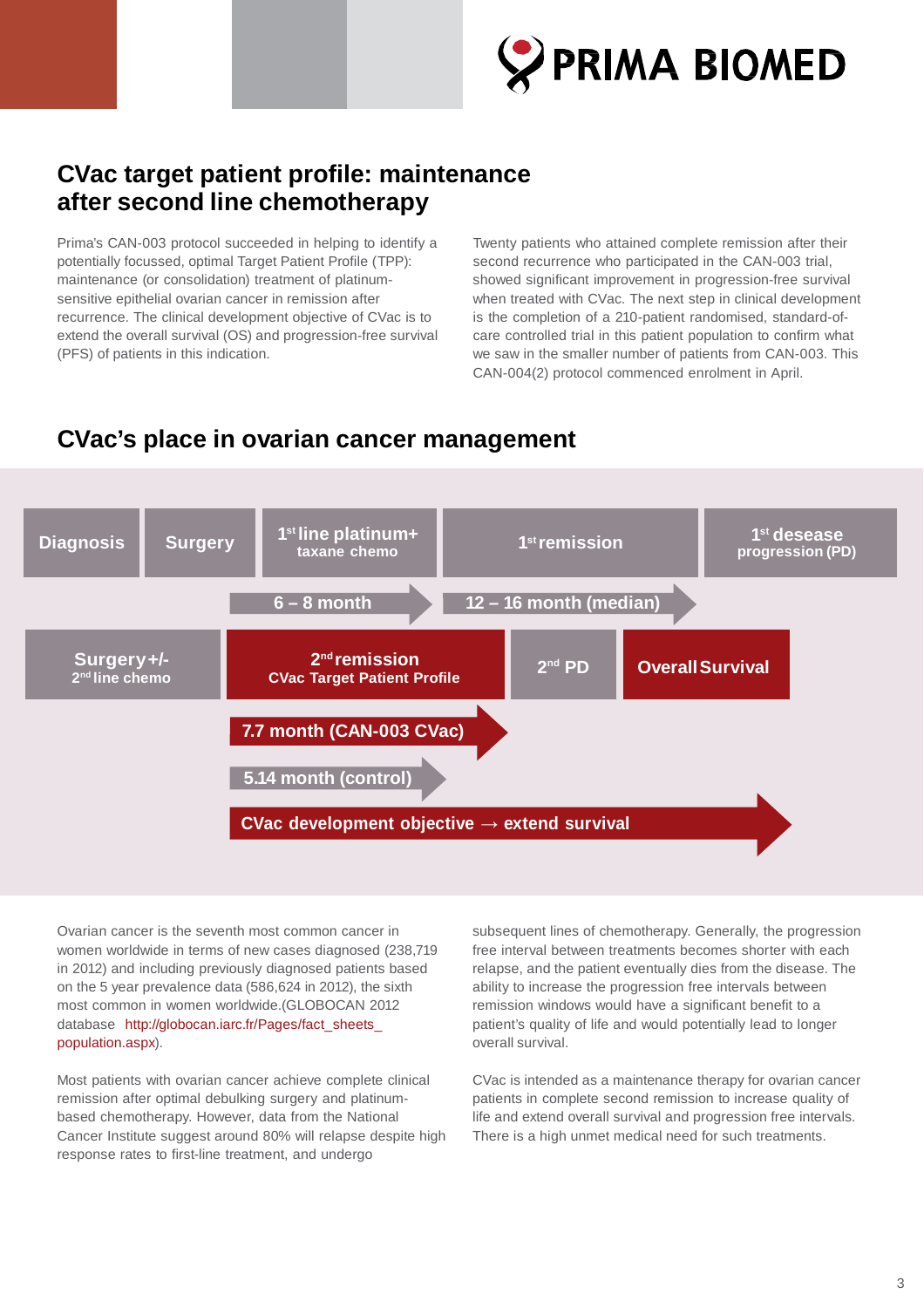

## A patient's journey with CVac **Sarah'sstory: CVac blood cell collection**



This is the second installment in our case study of a patient's journey with CVac. We continue our journey with "Sarah", a hypothetical patient who is enrolled in the CANVAS clinical trial and learn about her experience of the mononuclear cell (MNC) blood collection process. In the last newsletter we learned about her diagnosis of ovarian cancer, her family's support and her decision to enroll in the CVac clinical trial this is her journey.

*I had been accepted for the CVac clinical trial – my blood was healthy after surgery, my tumor was Mucin 1 positive and should respond to CVac and I met all the trial criteria. Now I was ready for the procedure called MNC collection. MNC is the scientific term for mononuclear cells. These are my immune cells that will become part of my personalised CVac vaccine.*

*Karen, the study coordinator, explained that I would need to go to a trial-approved blood collection center since the*

*staff there have been trained in the blood collection process. They would explain what will happen and check my veins and general health. We found a date that would work. I wanted my husband with me. I was nervous about the process and asked him to take time off work to be with me.*

*My doctor wrote the referral letter to the Peter MacCallum Cancer Centre. The week before my procedure, I went to the blood collection center where a nurse explained the collection process and paperwork that I had to fill out. I filled out another consent form (by now I was getting pretty experienced with reading and understanding these and felt quite comfortable) and a questionnaire (like I used to fill out when I donated blood). There is so much paperwork in hospitals and this seemed to be particularly true for clinical trials.*

*As we talked about the blood collection process, I asked so many questions, I was sure the nurse would become tired of me! But she patiently answered even the smallest technical details of what would happen. The unit director then checked my veins to see if I could have the collection in my arms or if I would need a catheter in my neck.*

*Finally, when the day came and I went through the process – it really was okay and compared to surgery and the preparation, it was very straightforward.*

*I had a needle inserted in each arm so the tubes could transfer my blood. One tube took the blood out and put it into a machine that separates my cells. The blood that was not used was returned through another tube into my other arm. Up to 10–15L of my blood was circulated in order to collect 200mL (20floz) of the cells. The whole process was conducted in a sterile environment to reduce the risk of infection.*

*The blood they didn't use was warmed up before it went back into my arm so I wouldn't get cold. I was told that some people have a side effect with the blood diluter given with the blood circulation but that it is corrected with a calcium carbonate tablet, which I took. I didn't experience any side effects. The process took about four hours. I had to sit or rest in a bed for the whole time. So I watched TV and chatted but I couldn't move around much.*

*That same day they shipped my blood to the manufacturer to make my CVac vaccine. I try not to worry if I will get a placebo or CVac – I just hope that I can help others eventually by participating in the trial.*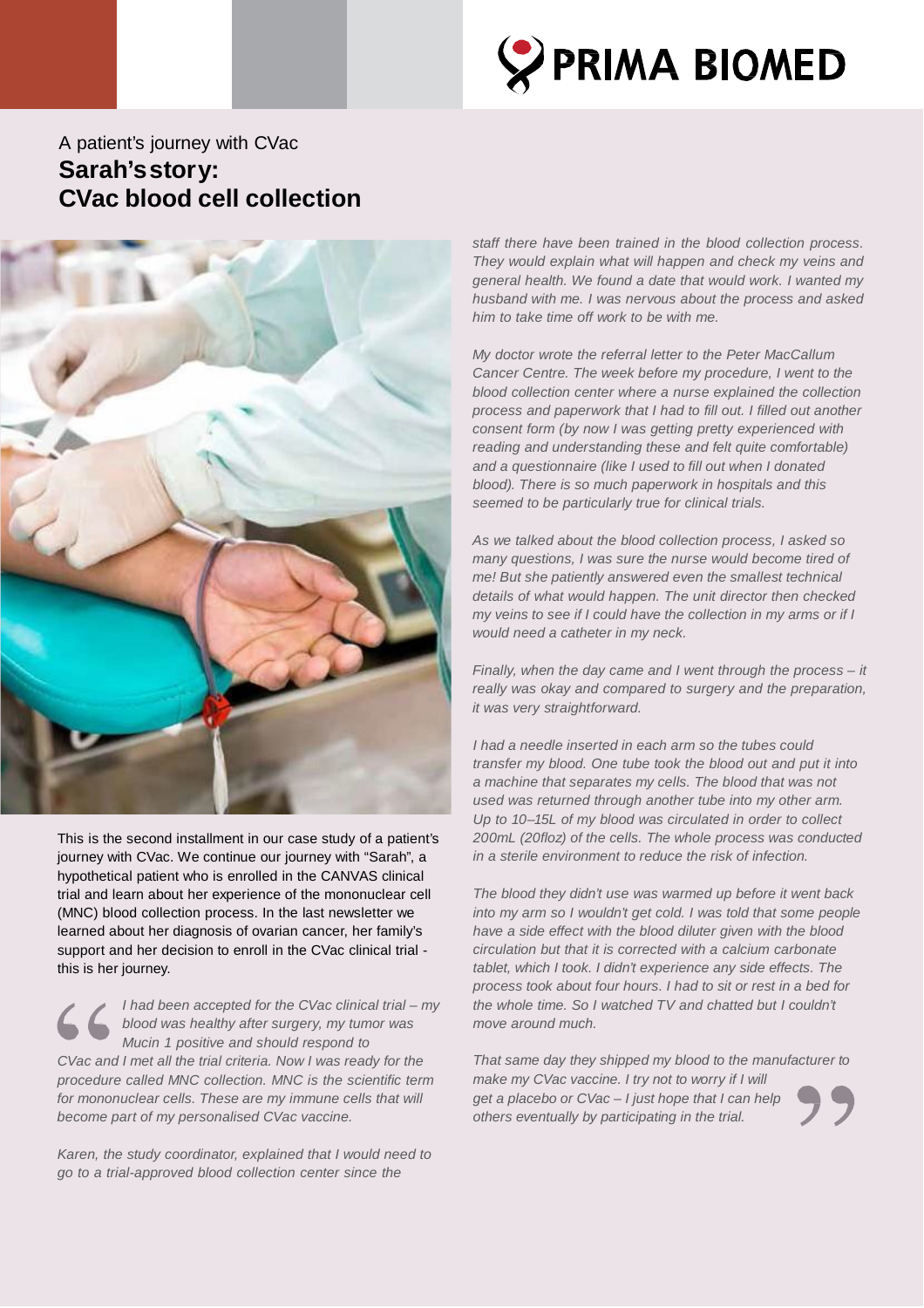

## **Q&A with Dr Bradley J. Monk**

Dr Bradley J. Monk (MD, FACS, FACOG) is Chair of the Prima BioMed Clinical Advisory Board. He is one of the most recognised and experienced researchers in ovarian cancer today and shares some of his thoughts about immunotherapy and CVac.

**Q. What attracted you to join the Prima BioMed CAB? A:** A considerable part of my career has been devoted to clinical research into gynaecological cancer.

Maintenance therapy for ovarian cancer after second line treatment is a significant unmet medical need with an addressable market of more than 25,000 patients annually in major global markets.

Prima BioMed is one of the leading companies in developing an immunocellular treatment with its CVac technology and it is great to be working alongside some of the most esteemed researchers and clinicians in our field.

### **Q. What are the advantages of immunotherapy for ovarian cancer?**

**A:** The scientific community is confident that immunotherapy will play an important role in the future treatment of ovarian cancer.

Immunotherapy is a safer and potentially more effective treatment as it stimulates the patient's natural immune system to locate and kill malignant cancer cells.

Ovarian cancer is one of the cancers where immunology would be most effective in treating patients and CVac is well tolerated with a very acceptable side effect profile, as demonstrated by Prima BioMed's early clinical trials.

I am excited to be part of the CVac clinical trial program and help guide the product though development.

## **Q. How significant is the development of CVac for the treatment of other cancers?**

**A:** The approval of CVac would potentially be a major breakthrough for the treatment of cancers related to the Mucin 1 protein, such as ovarian, pancreatic, breast and lung cancer**.**

Prima BioMed will soon be initiating a 40 patient trial to assess the feasibility of CVac therapy for resected pancreatic cancer, the CAN-301 protocol.

Available data strongly supports immunotherapeutic approaches to treating pancreatic cancer and with more than 80% of patients expected to have Mucin 1 overexpressing cancer cells, the target of CVac, the addressable market is estimated to be 17,000 patients annually. Therefore results of this trial could be very significant.

## **Lucy Turnbull meets Saxony's Minister of State in Leipzig, Germany**

In April, Prima BioMed Chairman, Lucy Turnbull and CFO Marc Voigt met with Saxony's Minister of State for Science and the Fine Arts, Prof. Sabine von Schorlemer at the Company's CVac manufacturing facility in Leipzig, Germany.

In collaboration with the Fraunhofer Institute for Cell Therapy and Immunology ("Fraunhofer"), Prima BioMed will manufacture CVac for all European clinical trial sites from the Leipzig facility. The facility will also be the centre for administering all its European clinical trials for Ovarian and Pancreatic cancer.

The Saxony Development Bank in Germany provided Prima BioMed and the Fraunhofer jointly with a grant of



*Picture of Lucy, Minister Prof. von Schorlemer, Dr Feist (Member of German Parliament), Marc Voigt, CFO*

nearly EUR 8 million to co-fund the development of CVac.

Lucy Turnbull said: "*Based on funding by the Free State of Saxony we are able to advance the development of therapy candidate CVac in the amended phase 2 clinical trial on a Europe-wide scale.*"

Sabine von Schorlemer commented: "*We are proud that we were able to attract internationally active companies such as Prima BioMed to BIO CITY LEIPZIG and to successfully support them. The positive development of Prima BioMed will also raise the international profile of Saxony as a hightechnology location."*



*Lucy and Marc with the Prima team in Leipzig*